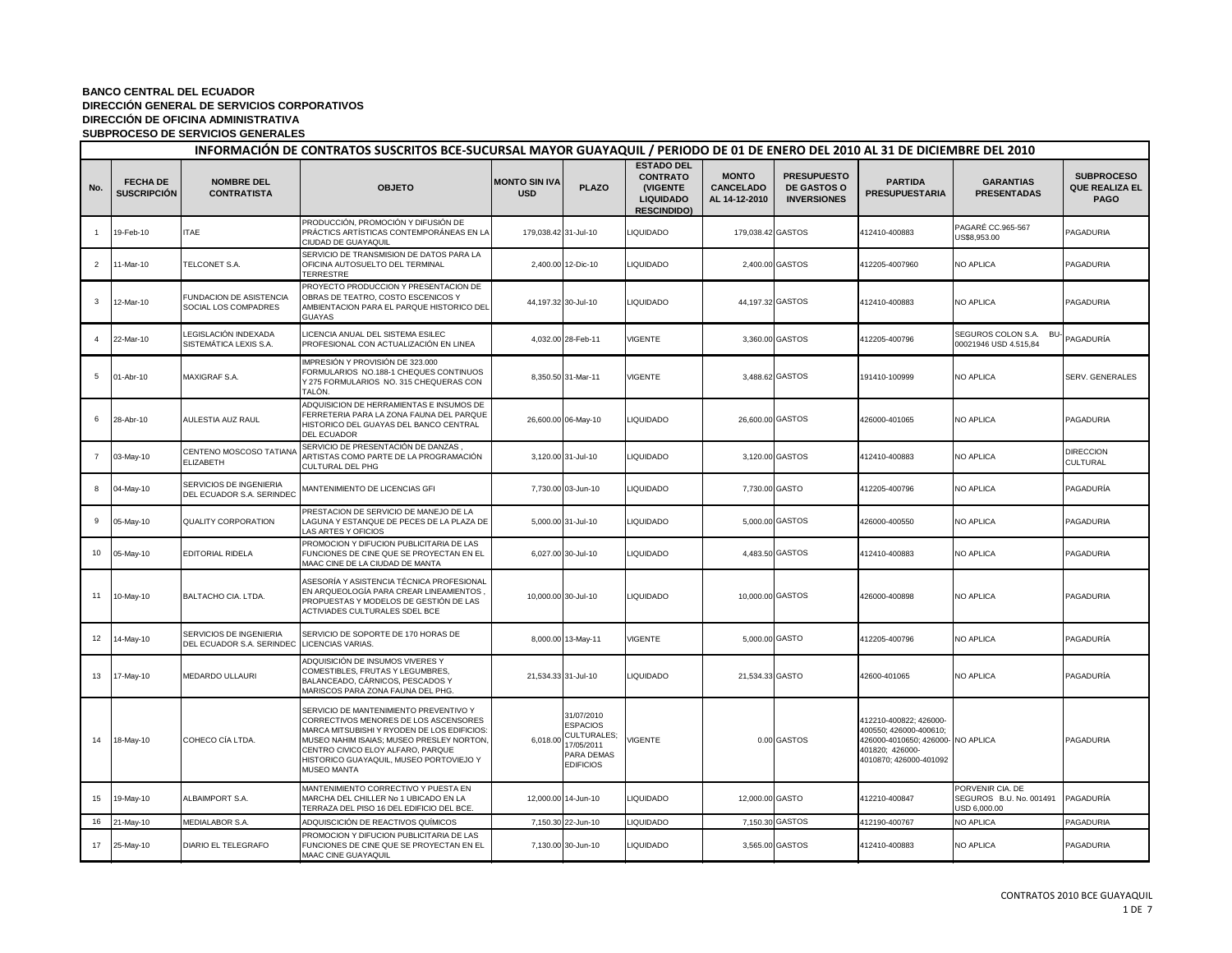|     | INFORMACIÓN DE CONTRATOS SUSCRITOS BCE-SUCURSAL MAYOR GUAYAQUIL / PERIODO DE 01 DE ENERO DEL 2010 AL 31 DE DICIEMBRE DEL 2010 |                                             |                                                                                                                                                                                                |                                    |                                                                                    |                                                                                            |                                                   |                                                                |                                                                                                                                                                                                  |                                                                                                                                         |                                                           |  |
|-----|-------------------------------------------------------------------------------------------------------------------------------|---------------------------------------------|------------------------------------------------------------------------------------------------------------------------------------------------------------------------------------------------|------------------------------------|------------------------------------------------------------------------------------|--------------------------------------------------------------------------------------------|---------------------------------------------------|----------------------------------------------------------------|--------------------------------------------------------------------------------------------------------------------------------------------------------------------------------------------------|-----------------------------------------------------------------------------------------------------------------------------------------|-----------------------------------------------------------|--|
| No. | <b>FECHA DE</b><br><b>SUSCRIPCIÓN</b>                                                                                         | <b>NOMBRE DEL</b><br><b>CONTRATISTA</b>     | <b>OBJETO</b>                                                                                                                                                                                  | <b>MONTO SIN IVA</b><br><b>USD</b> | <b>PLAZO</b>                                                                       | <b>ESTADO DEL</b><br><b>CONTRATO</b><br>(VIGENTE<br><b>LIQUIDADO</b><br><b>RESCINDIDO)</b> | <b>MONTO</b><br><b>CANCELADO</b><br>AL 14-12-2010 | <b>PRESUPUESTO</b><br><b>DE GASTOS O</b><br><b>INVERSIONES</b> | <b>PARTIDA</b><br><b>PRESUPUESTARIA</b>                                                                                                                                                          | <b>GARANTIAS</b><br><b>PRESENTADAS</b>                                                                                                  | <b>SUBPROCESO</b><br><b>QUE REALIZA EL</b><br><b>PAGO</b> |  |
| 18  | 27-May-10                                                                                                                     | <b>MEGAFRIO S.A.</b>                        | PROVISION DE GAS REFRIGERANTE R134-A Y<br>ACEITE SINTETICO DE POLIESTER RL-32-3 MAF,<br>PARA SER INSTALADO EN LOS CHILLERS QUE SE<br>ENCUENTRAN INSTALADOS EN EL CENTRO<br>CIVICO ELOY ALFARO. |                                    | 5,866.00 06-Jun-10                                                                 | <b>LIQUIDADO</b>                                                                           | 5,866.00 GASTO                                    |                                                                | 426000-400550                                                                                                                                                                                    | <b>NO APLICA</b>                                                                                                                        | PAGADURÍA                                                 |  |
| 19  | 27-May-10                                                                                                                     | REPRESENTACIONES Y<br>PROMOTORES LOFUM S.A. | PRESTACIÓN DE SERVICIO DE FUMIGACIÓN PARA<br>LAS ÁREAS CULTURALES Y BANCARIA DEL<br>BANCO CENTRAL DEL ECUADOR SUCURSAL<br><b>MAYOR GUAYAQUIL</b>                                               | 11.421.70                          | 31/07/2010<br><b>CULTURAL</b><br>26/05/2011<br><b>BANCARIA</b>                     | VIGENTE                                                                                    | 8,292.69 GASTO                                    |                                                                | 412210-400813 426000-<br>400550 426000-400610<br>426000-400898 426000-<br>400954 426000-401060<br>426000-401061 426000<br>401062 426000-401065<br>426000-401082 426000-<br>401087 426000-401092  | <b>NO APLICA</b>                                                                                                                        | PAGADURÍA                                                 |  |
| 20  | 27-May-10                                                                                                                     | MIGUEL DONOSO PAREJA                        | SERVICIO DE EXPOSICIÓN DE TALLERES<br>LITERARIOS A CARGO DEL ESCRITOR MIGUEL<br><b>DONOSO PAREJA</b>                                                                                           |                                    | 7,000.00 31-Jul-10                                                                 | <b>LIQUIDADO</b>                                                                           |                                                   | 7,000,00 GASTOS                                                | 412410-400883                                                                                                                                                                                    | <b>NO APLICA</b>                                                                                                                        | PAGADURIA                                                 |  |
| 21  | 28-May-10                                                                                                                     | CHRISTIAN JOSÉ RODAS<br><b>CHIRIBOGA</b>    | PRESENTAR UN TALLER DE CREATIVIDAD Y<br>MOVIMIENTO EN UN CONTEXTO                                                                                                                              |                                    | 3.000.00 29-Jul-10                                                                 | <b>LIQUIDADO</b>                                                                           |                                                   | 3,000,00 GASTOS                                                | 412410-400883                                                                                                                                                                                    | <b>NO APLICA</b>                                                                                                                        | PAGADURIA                                                 |  |
| 22  | 01-Jun-10                                                                                                                     | DICRUPSA S.A.                               | MANTENIMIENTO DE LAS PLANTAS<br>ORNAMENTALES Y AREAS VERDES DE LOS<br>EDIFICIOS DE LA CULTURAL Y BANCARIA.                                                                                     | 26,854.20                          | 31/07/2010<br>CULTURAL<br>31/05/2011<br><b>BANCARIA</b>                            | <b>VIGENTE</b>                                                                             | 22.366.74 GASTO                                   |                                                                | 412210-400813 426000-<br>400550 426000-<br>400610 426000-400898<br>426000-400954 426000-<br>426000-<br>401061<br>401087 426000-401092                                                            | <b>NO APLICA</b>                                                                                                                        | PAGADURÍA                                                 |  |
| 23  | 01-Jun-10                                                                                                                     | SEGURIDAD INTEGRAL C.<br>LTDA. SEGINTER     | SERVICIO COMPLEMENTARIO DE VIGILANCIA Y<br>SEGURIDAD PRIVADA PARA LO ESPACIOS<br>CULTURALES, BODEGA EXPOCARGA Y PUNTO DE<br>CANJE TERMINAL TERRESTRE DEL BCE.                                  | 204,168.80 31/05/2011              | 31/07/2010<br>CULTURAL<br><b>BANCARIA</b>                                          | <b>VIGENTE</b>                                                                             | 196,683.31 GASTO                                  |                                                                | 412205-400796 426000-<br>400550 426000-400610<br>426000-400898 426000-<br>400954 426000-401060<br>426000-401061 426000-<br>401062 426000-401065<br>426000-401082 426000-<br>401087 426000-401092 | SEGUROS INTEROCEANICA<br>C.C. No. GYE-0000002939<br>LATINA CIA. PAGADURÍA<br>USD 507.46<br>DE SEGUROS C.C. No.<br>0045287 USD 15,867.00 |                                                           |  |
| 24  | 01-Jun-10                                                                                                                     | SERVICIOS PARA IMÁGENES<br>SERVIMAGEN S.A.  | MANTENIMIENTO PREVENTIVO Y CORRECTIVO<br>DE LAS MICROFILMADORAS KODAK.                                                                                                                         | 4,170.78                           | 31/07/2010<br>ARCHIVO<br><b>HISTORICO</b><br>31/05/2011<br>AREA<br><b>BANCARIA</b> | VIGENTE                                                                                    |                                                   | 1,880.94 GASTO                                                 | 412210-400847 426000 NO APLICA<br>400954                                                                                                                                                         |                                                                                                                                         | PAGADURÍA                                                 |  |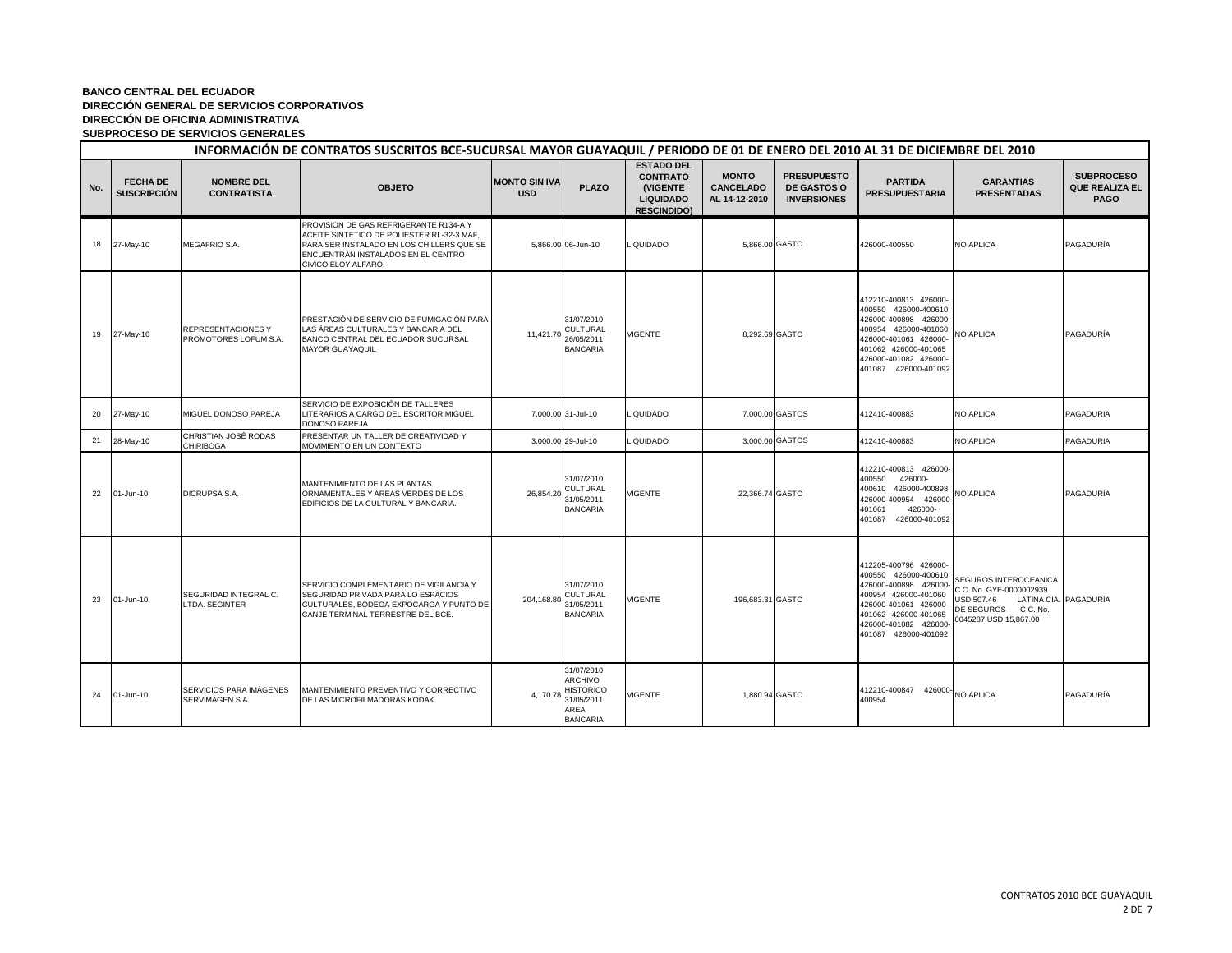|     | INFORMACIÓN DE CONTRATOS SUSCRITOS BCE-SUCURSAL MAYOR GUAYAQUIL / PERIODO DE 01 DE ENERO DEL 2010 AL 31 DE DICIEMBRE DEL 2010 |                                              |                                                                                                                                                                                                                                                                                                                                                                                                                                                                                                                                                                                                                                                                                                                                                                                       |                                    |                                                                                                                                                                                      |                                                                                            |                                                   |                                                                |                                                                                                                      |                                                                                                                                   |                                                           |  |
|-----|-------------------------------------------------------------------------------------------------------------------------------|----------------------------------------------|---------------------------------------------------------------------------------------------------------------------------------------------------------------------------------------------------------------------------------------------------------------------------------------------------------------------------------------------------------------------------------------------------------------------------------------------------------------------------------------------------------------------------------------------------------------------------------------------------------------------------------------------------------------------------------------------------------------------------------------------------------------------------------------|------------------------------------|--------------------------------------------------------------------------------------------------------------------------------------------------------------------------------------|--------------------------------------------------------------------------------------------|---------------------------------------------------|----------------------------------------------------------------|----------------------------------------------------------------------------------------------------------------------|-----------------------------------------------------------------------------------------------------------------------------------|-----------------------------------------------------------|--|
| No. | <b>FECHA DE</b><br>SUSCRIPCIÓN                                                                                                | <b>NOMBRE DEL</b><br><b>CONTRATISTA</b>      | <b>OBJETO</b>                                                                                                                                                                                                                                                                                                                                                                                                                                                                                                                                                                                                                                                                                                                                                                         | <b>MONTO SIN IVA</b><br><b>USD</b> | <b>PLAZO</b>                                                                                                                                                                         | <b>ESTADO DEL</b><br><b>CONTRATO</b><br>(VIGENTE<br><b>LIQUIDADO</b><br><b>RESCINDIDO)</b> | <b>MONTO</b><br><b>CANCELADO</b><br>AL 14-12-2010 | <b>PRESUPUESTO</b><br><b>DE GASTOS O</b><br><b>INVERSIONES</b> | <b>PARTIDA</b><br><b>PRESUPUESTARIA</b>                                                                              | <b>GARANTIAS</b><br><b>PRESENTADAS</b>                                                                                            | <b>SUBPROCESO</b><br><b>QUE REALIZA EL</b><br><b>PAGO</b> |  |
| 25  | 01-Jun-10                                                                                                                     | LIMPIGEN S.A.                                | PRESTACIÓN DEL "SERVICIO PARA LA LIMPIEZA<br>DEL EDIFICIO PRINCIPAL DEL BANCO CENTRAL<br>DEL ECUADOR SUCURSAL MAYOR GUAYAQUIL,<br>EDIFICIO P. ICAZA, EDIFICIO EX-VOLVO (ÁREA DE<br>TRANSPORTES, ARCHIVO HISTÓRICO DEL<br>GUAYAS E IMPRENTA Y BODEGAS DE ARCHIVO<br>GENERAL), EDIFICIO FINANCORP (PMT), VILLA<br>CARCHI (PMT), NUEVO EDIFICIO MANTA, OFICINA<br>CIUDAD DE MACHALA, PUNTO DE CANJE EN EL<br>TERMINAL TERRESTRE DE GUAYAQUIL, ÁREAS<br>INTERNAS Y EXTERNAS DEL CENTRO CULTURAL<br>SIMÓN BOLÍVAR Y MUSEO ANTROPOLÓGICO Y DE<br>ARTE CONTEMPORÁNEO, PARQUE HISTÓRICO DE<br>GUAYAQUIL, MUSEO NAHÍM ISAÍAS, CENTRO<br>CÍVICO ELOY ALFARO Y PLAZA DE LAS ARTES Y<br>OFICIOS, MUSEO PRESLEY NORTON, MUSEO<br>BAHÍA DE CARÁQUEZ, MUSEO PORTOVIEJO,<br>AUDITORIO MAAC-CINE MANTA | 280,900.00 EDIFICIO                | 31/07/2010<br>PARA<br><b>ESPACIOS</b><br><b>CULTURALES Y</b><br>DURANTE EL<br><b>TRASPASO DEL</b><br>PRINCIPAL A LA<br>CFN, EL RESTO<br>DE EDIFICIO<br><b>HASTA EL</b><br>31/05/2011 | <b>VIGENTE</b>                                                                             | 172,289.89 GASTOS                                 |                                                                | 412210-400813; 426000-<br>400550; 426000-40610;<br>426000-400898; 426000-<br>401082; 426000-401087;<br>426000-401092 | FIEL CUMPLIMIENTO,<br>400954; 426000-400610; SEGUROS ORIENTE S.A. NO. PAGADURIA<br>426000-4010650; 426000-19511 POR USD 14,045.00 |                                                           |  |
| 26  | 01-Jun-10                                                                                                                     | <b>INACORPSA S.A.</b>                        | MANTENIMIENTO PREVENTIVO Y CORRECTIVO DE<br>LAS COPIADORAS MARCA XEROX UBICADAS EN<br>LAS AREAS DE LA CUTLTURAL Y BANCARIA DEL<br>BANCO CENTRAL DEL ECUADOR                                                                                                                                                                                                                                                                                                                                                                                                                                                                                                                                                                                                                           |                                    | 5,351.98 30-Jun-11                                                                                                                                                                   | <b>VIGENTE</b>                                                                             |                                                   | 3,142.65 GASTOS                                                | 412210-4008280 426000-<br>4008980                                                                                    | NO APLICA                                                                                                                         | PAGADURIA                                                 |  |
| 27  | 01-Jun-10                                                                                                                     | SERVICIOS PARA IMAGEN<br>SERVIGEN S.A.       | MANTENIMIENTO PREVENTIVO Y CORRECTIVO<br>DE LAS MICROFILMADORAS CANON                                                                                                                                                                                                                                                                                                                                                                                                                                                                                                                                                                                                                                                                                                                 |                                    | 3,079.68 30-Jun-11                                                                                                                                                                   | <b>VIGENTE</b>                                                                             |                                                   | 1,924.80 GASTOS                                                | 412210-4008470<br>426000-4009540                                                                                     | NO APLICA                                                                                                                         | PAGADURIA                                                 |  |
| 28  | 01-Jun-10                                                                                                                     | COPIADORA ECUATORIANA<br>ECUACOPIA CIA.LTDA. | MANTENIMIENTO PREVENTIVO Y CORRECTIVO DE<br>LAS COPIADORAS RICOH DE LOS EDIFICIOS DE LA<br>CULTURAL Y BANCARIA.                                                                                                                                                                                                                                                                                                                                                                                                                                                                                                                                                                                                                                                                       |                                    | 7,623.00 30-Jun-11                                                                                                                                                                   | <b>VIGENTE</b>                                                                             |                                                   | 5,715.62 GASTOS                                                | 412210-4008280                                                                                                       | NO APLICA                                                                                                                         | PAGADURIA                                                 |  |
| 29  | 03-Jun-10                                                                                                                     | JARA CARBO JUAN ALBERTO                      | TRABAJOS DE IMPERMEABILIZACION EN LA LOSA<br>DE CUBIERTA DEL CINE AUDITORIO DE MANTA                                                                                                                                                                                                                                                                                                                                                                                                                                                                                                                                                                                                                                                                                                  |                                    | 5,214.00 30-Jun-10                                                                                                                                                                   | <b>LIQUIDADO</b>                                                                           |                                                   | 5,214.00 GASTOS                                                | 426000-401060                                                                                                        | BUEN USO DE ANTICIPO;<br>COOPERATIVA DE<br>AHORROS ARCOIRIS NO.<br>47-R-0070-2010 POR USD<br>2,607.00                             | PAGADURIA                                                 |  |
| 30  | 04-Jun-10                                                                                                                     | <b>KAREN WILSON UBILLA</b>                   | SERVICIO TÉCNICO PARA LA ACTUALIZACIÓN DEL<br>PRESENTACIONES GRÁFICAS, PLANOS<br>ARQUITECTÓNICOS Y MUSEOGRÁFICOS DE LOS<br>ESPACIOS CULTURALES.                                                                                                                                                                                                                                                                                                                                                                                                                                                                                                                                                                                                                                       |                                    | 3,280.00 03-Ago-10                                                                                                                                                                   | <b>LIQUIDADO</b>                                                                           | 3,280.00 GASTO                                    |                                                                | 426000-400898<br>426000-401092<br>426000-400610<br>426000-401062<br>426000-400550<br>426000-401065                   | NO APLICA                                                                                                                         | PAGADURÍA                                                 |  |
| 31  | 04-Jun-10                                                                                                                     | ANGELO CONSTANTINE<br>CASTRO                 | ASESORÍA Y ASISTENCIA TÉCNICA VALORACIÓN<br>DE BIENES PATRIMONIALES DEL FONDO<br>ARQUEOLÓGICO CERÁMICO DEL BANCO<br>CENTRAL DEL ECUADOR                                                                                                                                                                                                                                                                                                                                                                                                                                                                                                                                                                                                                                               |                                    | 40,000.00 31-Jul-10                                                                                                                                                                  | <b>IQUIDADO</b>                                                                            | 40,000.00 GASTOS                                  |                                                                | 412410-400883                                                                                                        | NO APLICA                                                                                                                         | PAGADURIA                                                 |  |
| 32  | 04-Jun-10                                                                                                                     | CHRISTIAN CARPIO<br>RODRÍGUEZ                | PRESTACIÓN SERVICIO DE PROGRAMACIÓN DE<br>EVENTOS PARA LA CAPACITACIÓN Y ENSEÑANZA<br>DE ACTIVIDADES CULTURALES                                                                                                                                                                                                                                                                                                                                                                                                                                                                                                                                                                                                                                                                       |                                    | 5,200.00 01-Ago-10                                                                                                                                                                   | <b>IQUIDADO</b>                                                                            |                                                   | 5,200.00 GASTOS                                                | 412410-400883                                                                                                        | NO APLICA                                                                                                                         | PAGADURIA                                                 |  |
| 33  | 14-Jun-10                                                                                                                     | DELGADO MACIAS NEILL<br><b>WILSON</b>        | CONSTRUCCION DE UN ESCALERA METÁLICA DE<br>ESCAPE PARA EL MUSEO DEL BANCO CENTRAL<br>EN MANTA                                                                                                                                                                                                                                                                                                                                                                                                                                                                                                                                                                                                                                                                                         |                                    | 8,337.50 20-Jul-10                                                                                                                                                                   | <b>IQUIDADO</b>                                                                            |                                                   | 8,337.50 GASTOS                                                | 426000-401092                                                                                                        | BUEN USO DE ANTICIPO,<br>LATINA SEGUROS NO.<br>28483 POR USD 4,168.75                                                             | PAGADURIA                                                 |  |
| 34  | 14-Jun-10                                                                                                                     | MACONSTRUSA                                  | SERVICIO DE MANTENIMIENTO DE LAS UNIDADES<br>AU80A Y AU35A DEL SISTEMA DE CLIMATIZACION<br>EN EL MUSEO NAHIM ISAIAS DEL BANCO<br>CENTRAL DEL ECUADOR                                                                                                                                                                                                                                                                                                                                                                                                                                                                                                                                                                                                                                  |                                    | 8,600.00 14-Jul-10                                                                                                                                                                   | <b>LIQUIDADO</b>                                                                           |                                                   | 8,600.00 GASTOS                                                | 426000-40610                                                                                                         | NO APLICA                                                                                                                         | PAGADURIA                                                 |  |
| 35  | 14-Jun-10                                                                                                                     | ING. RAMIRO GALLEGOS                         | MPERMEABILIZACION EN LA PLATAFORMA DEL<br>CENTRO CULTURAL LIBERTADOR SIMÒN<br>BOLÌVAR.                                                                                                                                                                                                                                                                                                                                                                                                                                                                                                                                                                                                                                                                                                |                                    | 8,361.92 12-Jul-10                                                                                                                                                                   | <b>LIQUIDADO</b>                                                                           |                                                   | 8,361.92 INVERSIONES                                           | 426000-4008980                                                                                                       | No.0028630 LATINA<br>SEGUROS Y RESEGUROS C. PAGADURIA<br>A. POR \$4,180.96                                                        |                                                           |  |
| 36  | 21-Jun-10                                                                                                                     | YANA CASQUETE                                | ASESORIA TECNICA EN CONTROL DE GESTION                                                                                                                                                                                                                                                                                                                                                                                                                                                                                                                                                                                                                                                                                                                                                |                                    | 4,800.00 30-Jul-10                                                                                                                                                                   | <b>LIQUIDADO</b>                                                                           |                                                   | 4,800.00 GASTOS                                                | 412410-400883                                                                                                        | NO APLICA                                                                                                                         | PAGADURIA                                                 |  |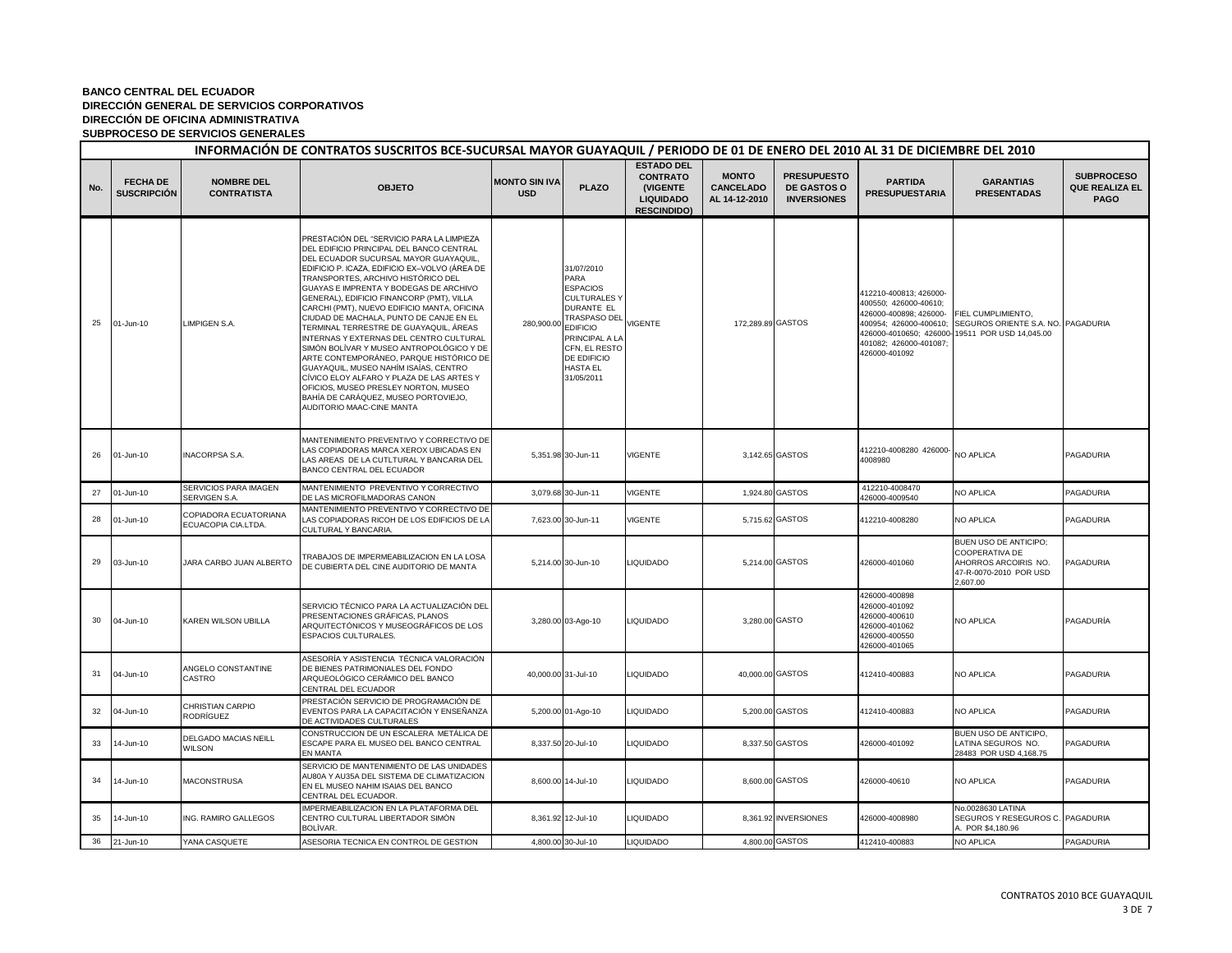|     | INFORMACIÓN DE CONTRATOS SUSCRITOS BCE-SUCURSAL MAYOR GUAYAQUIL / PERIODO DE 01 DE ENERO DEL 2010 AL 31 DE DICIEMBRE DEL 2010 |                                                                                 |                                                                                                                                                                                                                                                                                                   |                                    |                                                                                                                                                                                                                                                                                            |                                                                                            |                                                   |                                                                |                                                                             |                                                                   |                                                    |  |
|-----|-------------------------------------------------------------------------------------------------------------------------------|---------------------------------------------------------------------------------|---------------------------------------------------------------------------------------------------------------------------------------------------------------------------------------------------------------------------------------------------------------------------------------------------|------------------------------------|--------------------------------------------------------------------------------------------------------------------------------------------------------------------------------------------------------------------------------------------------------------------------------------------|--------------------------------------------------------------------------------------------|---------------------------------------------------|----------------------------------------------------------------|-----------------------------------------------------------------------------|-------------------------------------------------------------------|----------------------------------------------------|--|
| No. | <b>FECHA DE</b><br><b>SUSCRIPCIÓN</b>                                                                                         | <b>NOMBRE DEL</b><br><b>CONTRATISTA</b>                                         | <b>OBJETO</b>                                                                                                                                                                                                                                                                                     | <b>MONTO SIN IVA</b><br><b>USD</b> | <b>PLAZO</b>                                                                                                                                                                                                                                                                               | <b>ESTADO DEL</b><br><b>CONTRATO</b><br>(VIGENTE<br><b>LIQUIDADO</b><br><b>RESCINDIDO)</b> | <b>MONTO</b><br><b>CANCELADO</b><br>AL 14-12-2010 | <b>PRESUPUESTO</b><br><b>DE GASTOS O</b><br><b>INVERSIONES</b> | <b>PARTIDA</b><br><b>PRESUPUESTARIA</b>                                     | <b>GARANTIAS</b><br><b>PRESENTADAS</b>                            | <b>SUBPROCESO</b><br><b>QUE REALIZA EL</b><br>PAGO |  |
| 37  | 25-Jun-10                                                                                                                     | MANUEL CEVALLOS                                                                 | DISEÑO MUSEOGRÁFICO DE EXPOSICIÓN SOBRE<br>ANTROPOLOGÍA DE LA COCINA EN EL CENTRO<br>CULTURAL LIBERTADOR SIMÓN BOLIVAR.                                                                                                                                                                           |                                    | 30,000.00 30-Jul-10                                                                                                                                                                                                                                                                        | <b>LIQUIDADO</b>                                                                           | 30,000.00 GASTO                                   |                                                                | 412410-400883                                                               | NO APLICA                                                         | PAGADURÍA                                          |  |
| 38  | 25-Jun-10                                                                                                                     | PALACIOS MARUSSICH<br>ANDREA GABRIELA                                           | PROVISION DEL SERVICIO DE TALLER DE<br>ARQUEOLOGIA PARA PROMOVER Y VALORIZAR<br>LOS CONOCIMIENTOS SOBRE EL PATRIMONIO<br>CULTURAL - ARQUEOLOGIA A FAVOR DE LA<br>COMUNIDAD                                                                                                                        |                                    | 6,750.00 30-Jul-10                                                                                                                                                                                                                                                                         | <b>LIQUIDADO</b>                                                                           |                                                   | 6,750.00 GASTOS                                                | 412410-400883                                                               | <b>NO APLICA</b>                                                  | PAGADURIA                                          |  |
| 39  | 25-Jun-10                                                                                                                     | CORPORACION NACIONAL DE<br>ARQUEOLOGIA,<br>ANTROPOLOGIA E HISTORIA              | ASISTENCIA TECNICA PROFESIONAL PARA EL<br>DIAGNOSTICO, REDISEÑO DE FORMATO Y<br>REFUNCIONALIZACION DE LOS CENTROS<br>DOCUMENTALES DE LA DIRECCION CULTURAL<br><b>REGIONAL</b>                                                                                                                     |                                    | 25,000.00 30-Jul-10                                                                                                                                                                                                                                                                        | <b>LIQUIDADO</b>                                                                           | 25,000.00 GASTOS                                  |                                                                | 412410-400883                                                               | NO APLICA                                                         | PAGADURIA                                          |  |
| 40  | 25-Jun-10                                                                                                                     | ARQ. RODOLFO ORTEGA                                                             | SERVICIO DE MANTENIMIENTO DEL SISTEMA DE<br>TRAMOYA DEL TEATRO CENTRO CÍVICO ELOY<br><b>ALFARO</b>                                                                                                                                                                                                |                                    | 13,432.00 24-Jul-10                                                                                                                                                                                                                                                                        | <b>LIQUIDADO</b>                                                                           | 13,432.00 GASTOS                                  |                                                                | 426000-400550                                                               | CAUCIONES S.A. CC. 965-<br>2313 USD 6,716.00 BU-1232              | PAGADURIA                                          |  |
| 41  | 25-Jun-10                                                                                                                     | LUCIO VILLACRÉS                                                                 | PRESTACIÓN SERVICIO DE MANTENIMIENTO<br>ARQUITECTÓNICO DEL EDIFICIO PRINCIPAL Y<br>ADECUACIONES ARQUTIECTÓNICAS EN<br>INTERIORES Y EXTERIORES DEL EDIFICIO DEL<br>TEATRO CENTRO CÍVICO ELOY ALFARO                                                                                                | 26,573.74 29-Jul-10                |                                                                                                                                                                                                                                                                                            | <b>LIQUIDADO</b>                                                                           | 26.573.74 GASTOS                                  |                                                                | 426000-400550                                                               | SEGUROS INTEROCEANICA<br>CC965-50002 GYE-2348<br>US\$5,456.06     | PAGADURIA                                          |  |
| 42  | 28-Jun-10                                                                                                                     | CENTRO DE FORMACIÓN<br>CINEMATOGRÁFICA CEFOCINE                                 | SERVICIO DE TALLERES Y LECCIONES DE CINE<br>EN SECTORES PERIFÉRICOS DE LA CIUDAD DE<br>GUAYAQUIL Y TALLERES EXTRAMUROS EN<br>SECTORES PERIFERICOS DE LAS PROVINCIAS DE<br>MANABÍ, SANTA ELENA, LOS RIOS Y EL ORO.                                                                                 | 26,000.00 30-Jul-10                |                                                                                                                                                                                                                                                                                            | <b>LIQUIDADO</b>                                                                           | 26,000.00 GASTO                                   |                                                                | 412410-400883                                                               | <b>NO APLICA</b>                                                  | PAGADURÍA                                          |  |
| 43  | 28-Jun-10                                                                                                                     | CORPORACION NACIONAL DE<br>ARQUEOLOGIA<br>ANTROPOLOGIA E HISTORIA<br>C.O.N.A.H. | ASISTENCIA TECNICA PROFESIONAL PARA LA<br>ORGANIZACIÓN DEL ARCHIVO CULTURAL Y<br>ADMINISTRATIVO DE LA DIRECCIÓN CULTURAL<br>REGIONAL.                                                                                                                                                             |                                    | 10,000.00 30-Jul-10                                                                                                                                                                                                                                                                        | <b>LIQUIDADO</b>                                                                           | 10,000.00 GASTO                                   |                                                                | 426000-400898                                                               | <b>NO APLICA</b>                                                  | PAGADURÍA                                          |  |
| 44  | 28-Jun-10                                                                                                                     | FUNDACIÓN ECOLÓGICA<br>RESCATE JAMBELÍ                                          | ASESORÍA Y ASISTENCIA TÉCNICA<br>ESPECIALIZADA PARA LA DIRECCIÓN Y MANEJO<br>DE ZONAS DE VIDA SILVESTRE, ZONA DE<br>TRADICIONES, ÁREAS VERDES Y VIVEROS DEL<br>PHG.                                                                                                                               | 27,900.00 30-Jul-10                |                                                                                                                                                                                                                                                                                            | <b>LIQUIDADO</b>                                                                           | 27,900.00 GASTO                                   |                                                                | 426000-401065                                                               | <b>NO APLICA</b>                                                  | PAGADURÍA                                          |  |
| 45  | 02-Jul-10                                                                                                                     | <b>ELTECEC</b>                                                                  | SERVICIO DE MANTENIMIENTO PREVENTIVO Y<br>CORRECTIVOS MENORES DE LOS ASCENSORES<br>MARCA SCHINDLER Y OTIS DE LOS EDIFICIOS:<br>SUCURSAL MAYOR GUAYAQUIL, EDIFICIO P.<br>ICAZA, OFICINA MACHALA, EDIFICIO FINANCORP,<br>CENTRO CULTURAL LIBERTADOR SIMON<br>BOLIVAR, AUDITORIO MANTA Y MUSEO BAHIA |                                    | HASTA EL 30<br>DE JULIO PARA<br><b>LOS ESPACIOS</b><br><b>CULTURALES:</b><br>PARA EL<br><b>EDIFICIO</b><br>PRINCIPAL,<br><b>HASTA EL</b><br>12,668.06 TRASPADO<br><b>DEL INMUEBLE</b><br>A LA CFN;<br>PARA EL<br><b>RESTO DE</b><br><b>EDIFICIO</b><br>HASTA EL 01<br>DE JULIO DEL<br>2011 | /IGENTE                                                                                    |                                                   | 3,828.88 GASTOS                                                | 412210-400822; 426000-<br>400898; 426000-401060; NO APLICA<br>426000-401061 |                                                                   | PAGADURIA                                          |  |
| 46  | 06-Jul-10                                                                                                                     | GESINPRO S.A. GESTIÓN<br>INTEGRAL DE PROYECTOS Y<br>OBRAS                       | SERVICIO DE MANTENIMIENTO CORRECTIVO AL<br>CERRAMIENTO METÁLICO DEL CENTRO CÍVICO<br>ELOY ALFARO.                                                                                                                                                                                                 |                                    | 27,337.77 05-Sep-10                                                                                                                                                                                                                                                                        | <b>LIQUIDADO</b>                                                                           | 27,337.77 GASTO                                   |                                                                | 426000-400550                                                               | CONFIANZA CIA DE<br>SEGUROS B.U. No. BU-<br>0101978 USD 13,668.89 | PAGADURÍA                                          |  |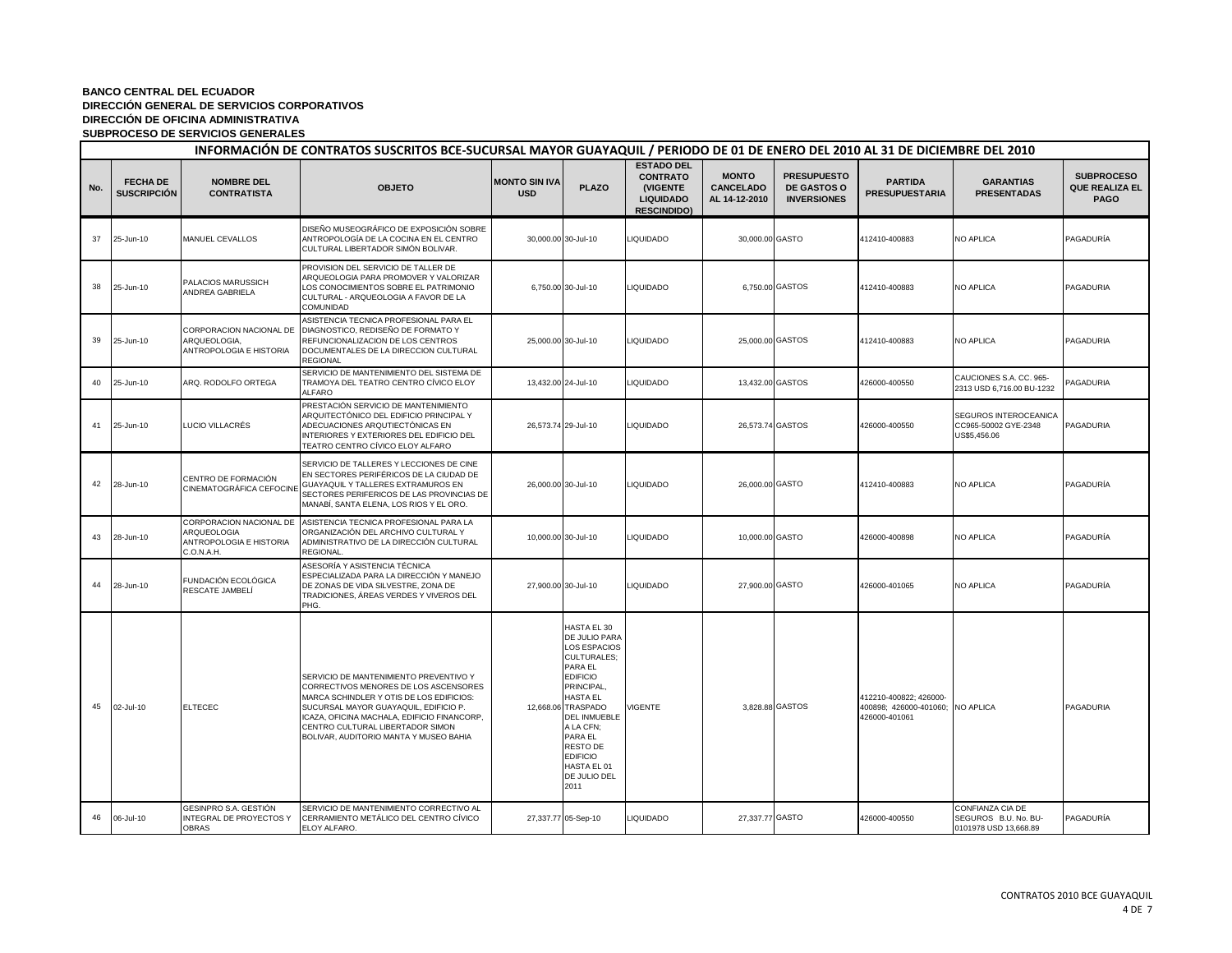|     | INFORMACIÓN DE CONTRATOS SUSCRITOS BCE-SUCURSAL MAYOR GUAYAQUIL / PERIODO DE 01 DE ENERO DEL 2010 AL 31 DE DICIEMBRE DEL 2010 |                                                                  |                                                                                                                                                                                                                                                        |                                    |                                                                |                                                                                            |                                                   |                                                                |                                         |                                                                                  |                                                           |  |
|-----|-------------------------------------------------------------------------------------------------------------------------------|------------------------------------------------------------------|--------------------------------------------------------------------------------------------------------------------------------------------------------------------------------------------------------------------------------------------------------|------------------------------------|----------------------------------------------------------------|--------------------------------------------------------------------------------------------|---------------------------------------------------|----------------------------------------------------------------|-----------------------------------------|----------------------------------------------------------------------------------|-----------------------------------------------------------|--|
| No. | <b>FECHA DE</b><br><b>SUSCRIPCIÓN</b>                                                                                         | <b>NOMBRE DEL</b><br><b>CONTRATISTA</b>                          | <b>OBJETO</b>                                                                                                                                                                                                                                          | <b>MONTO SIN IVA</b><br><b>USD</b> | <b>PLAZO</b>                                                   | <b>ESTADO DEL</b><br><b>CONTRATO</b><br>(VIGENTE<br><b>LIQUIDADO</b><br><b>RESCINDIDO)</b> | <b>MONTO</b><br><b>CANCELADO</b><br>AL 14-12-2010 | <b>PRESUPUESTO</b><br><b>DE GASTOS O</b><br><b>INVERSIONES</b> | <b>PARTIDA</b><br><b>PRESUPUESTARIA</b> | <b>GARANTIAS</b><br><b>PRESENTADAS</b>                                           | <b>SUBPROCESO</b><br><b>QUE REALIZA EL</b><br><b>PAGO</b> |  |
| 47  | 08-Jul-10                                                                                                                     | <b>ASESORIA EN</b><br>COMUNICACIONES ABRICOSA<br>S.A.            | MANTENIMIENTO PREVENTIVO Y CORRECTIVO DE<br>LOS SISTEMAS ELECTRONICOS DE SEGURIDAD<br>DE LAS DIFERENTES AREAS DEL BCE.                                                                                                                                 | 20,143.32                          | 31/07/2010<br><b>CULTURAL</b><br>07/07/2011<br><b>BANCARIA</b> | <b>VIGENTE</b>                                                                             |                                                   | 8,652.00 GASTO                                                 | 412210-400838                           | <b>NO APLICA</b>                                                                 | PAGADURÍA                                                 |  |
| 48  | 08-Jul-10                                                                                                                     | <b>ASESORIA EN</b><br>COMUNICACIONES ABRICOSA<br>S.A.            | MANTENIMIENTO PREVENTIVO Y CORRECTIVO DE<br>LA RED TELECOMUNICACIONES DE SEGURIDAD.                                                                                                                                                                    | 18,954.00                          | 31/07/2010<br>CULTURAL<br>07/07/2011<br><b>BANCARIA</b>        | VIGENTE                                                                                    |                                                   | 8,082.11 GASTO                                                 | 412210-400838                           | NO APLICA                                                                        | PAGADURÍA                                                 |  |
| 49  | 09-Jul-10                                                                                                                     | DANIELA ANCHUNDIA                                                | ADECUACIÓN DE GUIÓN DE LA EXPOSICIÓN<br>SOBRE ANTROPOLOGÍA DE LA COCINA EN EL<br>CENTRO CULTURAL SIMÓN BOLÍVAR                                                                                                                                         |                                    | 25,000.00 30-Jul-10                                            | <b>LIQUIDADO</b>                                                                           | 25,000.00 GASTO                                   |                                                                | 412410-400883                           | NO APLICA                                                                        | PAGADURÍA                                                 |  |
| 50  | 09-Jul-10                                                                                                                     | <b>SAN MARTIN &amp; GARCIA</b><br>PROMOCIONES (SG PROMO)<br>S.A. | DISEÑO DE FORMATOS PROMOCIONALES Y<br>COMUNICACIONALES EN EL PROGRAMA<br>DENOMINADO: BELOW THE LINE - PROACTIVIDAD<br>CIUDADANA.                                                                                                                       |                                    | 34,994.00 30-Jul-10                                            | <b>LIQUIDADO</b>                                                                           | 34,994.00 GASTO                                   |                                                                | 412410-400883                           | <b>NO APLICA</b>                                                                 | PAGADURÍA                                                 |  |
| 51  | 12-Jul-10                                                                                                                     | AMPUERO OCHOA MATILDE<br>JULIANA                                 | SERVICIOS DE DIAGRAMACIÓN Y REVISIÓN DE<br>TEXTOS DEL PROGRAMA EDITORIAL DE LA<br>DIRECCIÓN CULTURAL REGIONAL                                                                                                                                          |                                    | 16,000.00 30-Jul-10                                            | <b>IQUIDADO</b>                                                                            |                                                   | 16,000,00 GASTOS                                               | 412410-400883                           | NO APLICA                                                                        | PAGADURIA                                                 |  |
| 52  | 12-Jul-10                                                                                                                     | ANDREA FERNANDEZ<br>RODRÍGUEZ                                    | PRESTACIÓN SERVICIO DE ASESORÍA EN<br>COMUNICACIÓN                                                                                                                                                                                                     |                                    | 7,500.00 31-Jul-10                                             | <b>IQUIDADO</b>                                                                            |                                                   | 7,500.00 GASTOS                                                | 426000-400898                           | NO APLICA                                                                        | PAGADURIA                                                 |  |
| 53  | 12-Jul-10                                                                                                                     | ROADMAK CIAL .TDA.                                               | CONSULTORÍA PARA LA ELABORACIÓN DE<br>REGLAMENTO SY NORMAS PARA EL CONCURSO<br>DE INVESTIGACIONES SOBRE LOS FONDOS<br>PATRIMONIALES A CARGO DE LA DIRECCIÓN<br>CULTURAL REGIONAL DEL BCE                                                               |                                    | 10,000.00 31-Jul-10                                            | <b>LIQUIDADO</b>                                                                           |                                                   | 9,800.00 GASTOS                                                | 412410-400883                           | <b>NO APLICA</b>                                                                 | PAGADURIA                                                 |  |
| 54  | 12-Jul-10                                                                                                                     | <b>MARIA MORELLA MORENO</b><br>ZEVALLOS                          | PROVISIÓN DEL SERVICIO DE TALLERES PARA: 1)<br>CREATIVIDAD PARA LA FORMACIO'N CULTURAL<br>EDUCATIVA DE NEUSVOS PÚBLICOS; 2)<br>ECONOMÍA EN AL CULTURAL                                                                                                 |                                    | 17,000.00 01-Ago-10                                            | <b>LIQUIDADO</b>                                                                           |                                                   | 16.770.00 GASTOS                                               | 412410-400883                           | <b>NO APLICA</b>                                                                 | <b>PAGADURIA</b>                                          |  |
| 55  | 14-Jul-10                                                                                                                     | MEDARDO ULLAURI                                                  | ADQUISICION DE INSUMOS FARMACEUTICOS,<br>VETERINARIOS Y MEDICOS PARA LA ZONA FAUNA<br>DEL PHG.                                                                                                                                                         |                                    | 5,800.00 29-Jul-10                                             | <b>LIQUIDADO</b>                                                                           |                                                   | 5,800.00 GASTO                                                 | 426000-401065                           | NO APLICA                                                                        | PAGADURÍA                                                 |  |
| 56  | 14-Jul-10                                                                                                                     | WALTER DE LA CRUZ PERERO                                         | ADQUISICIÓN DE 150 CINTAS SUPER DLT TAPE II<br>300GB/600GB)                                                                                                                                                                                            |                                    | 11,050.00 12-Ago-10                                            | VENCIDO                                                                                    | 11,050.00 GASTOS                                  |                                                                | 412215-400850                           | NO APLICA                                                                        | PAGADURIA                                                 |  |
| 57  | 14-Jul-10                                                                                                                     | TURRALDE GOMEZ JOSÉ<br><b>MIGUEL</b>                             | TRABAJOS DE MANTENIMIENTO DE PISOS DE<br>MADERA Y ESCALONES EN EL CENTRO<br>CULTURAL LIBERTADOR SIMÒN BOLÌVAR                                                                                                                                          |                                    | 10,471.00 23-Ago-10                                            | LIQUIDADO                                                                                  |                                                   | 10,471.00 INVERSIONES                                          | 426000-4008980                          | NO APLICA                                                                        | PAGADURIA                                                 |  |
| 58  | 19-Jul-10                                                                                                                     | ANDREA PALACIOS                                                  | ASESORÍA Y ASISTENCIA TÉCNICA PROFESIONAL<br>PARA LA VALORACIÓN DE BIENES<br>PATRIMONIALES DEL FONDO ARQUEOLÓGICO NO<br>CERÁMICO DEL BCE.                                                                                                              |                                    | 40,000.00 30-Jul-10                                            | <b>LIQUIDADO</b>                                                                           | 40,000.00 GASTO                                   |                                                                | 412410-400883                           | <b>NO APLICA</b>                                                                 | PAGADURÍA                                                 |  |
| 59  | 20-Jul-10                                                                                                                     | CORPLIM S.A.                                                     | SERVICIO DE MANTENIMIENTO E<br>IMPERMEABILIZACION DE CUBIERTAS EN LA CASA<br>VERDE DEL PARQUE HISTORICO GUAYAQUIL Y EL<br>MUSEO PRESLEY NORTON                                                                                                         |                                    | 6,541.84 30-Jul-10                                             | <b>LIQUIDADO</b>                                                                           |                                                   | 6,541.84 GASTOS                                                | 426000-401065<br>42600-401087           | BUEN USO DE ANTICIPO;<br>SEGUROS CONFIANZA NO.<br>BU-0102290 POR USD<br>2,616.74 | PAGADURIA                                                 |  |
| 60  | 23-Jul-10                                                                                                                     | FERNANDO GIL                                                     | REALIZACION DE CONCIERTOS ARTISTICOS -<br>MUSICALES PARA DIFUNDIR LA MUSICA<br>SINFONICA, CORAL Y DE CAMARA UNIVERSAL Y<br>NACONAL EN TODOS LOS ESTRATOS<br>SOCOECONÓMICOS DE LAS CIUDADES DE<br>GUAYAQUIL, MANTA, BAHÍA DE CARAQUEZ Y<br>SANTA ELENA. |                                    | 16,000.00 30-Jul-10                                            | <b>LIQUIDADO</b>                                                                           | 16,000.00 GASTO                                   |                                                                | 412410-400883                           | <b>NO APLICA</b>                                                                 | PAGADURÍA                                                 |  |
| 61  | 27-Jul-10                                                                                                                     | JOSÉ GUILLÉN                                                     | PROVISIÓN DE TALLERES PARA: 1) ELABORACIÓN<br>DE GUIONES; Y, 2) MUSEOGRAFÍA.                                                                                                                                                                           |                                    | 12,000.00 30-Jul-10                                            | <b>IQUIDADO</b>                                                                            | 12,000.00 GASTO                                   |                                                                | 412410-400883                           | NO APLICA                                                                        | PAGADURÍA                                                 |  |
| 62  | 29-Jul-10                                                                                                                     | COMWARE S.A.                                                     | SERVICIO DE SOPORTE TECNICO, MATENIMIENTO<br>PREVENTIVO Y CORRECTIVO CON PROVISION DE<br>REPUESTOS, SERVICIO DE ACTUALIZACION DEL<br>FIRMWARE DE LOS RUTEADORES MARCA CISCO.                                                                           |                                    | 13,893.52 28-Jul-11                                            | VIGENTE                                                                                    |                                                   | 5,866.18 GASTO                                                 | 412210-400835                           | NO APLICA                                                                        | PAGADURÍA                                                 |  |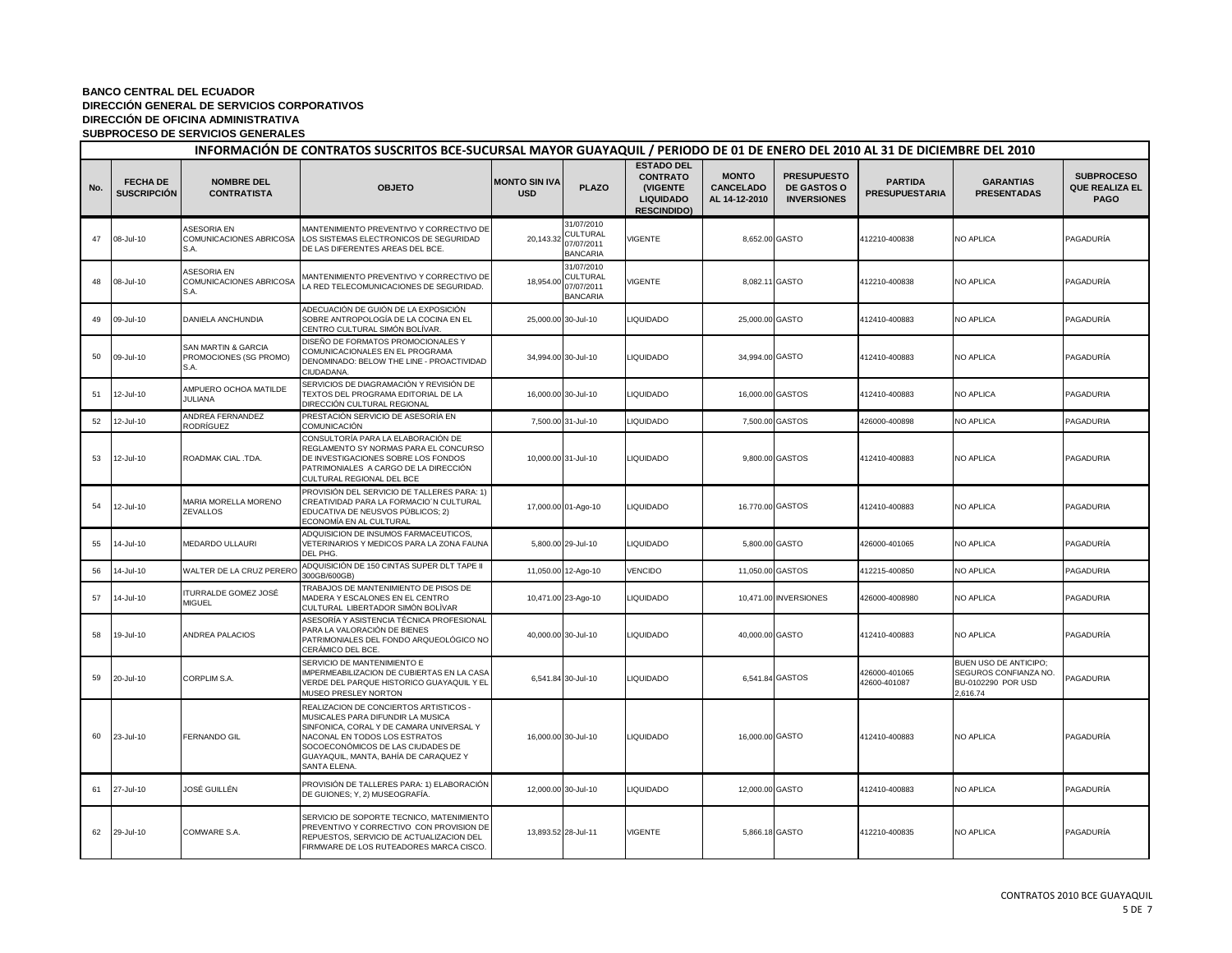|     | INFORMACIÓN DE CONTRATOS SUSCRITOS BCE-SUCURSAL MAYOR GUAYAQUIL / PERIODO DE 01 DE ENERO DEL 2010 AL 31 DE DICIEMBRE DEL 2010 |                                         |                                                                                                                                                                                                                                         |                                    |                     |                                                                                            |                                                   |                                                                |                                               |                                                                                                                                                                |                                                           |  |
|-----|-------------------------------------------------------------------------------------------------------------------------------|-----------------------------------------|-----------------------------------------------------------------------------------------------------------------------------------------------------------------------------------------------------------------------------------------|------------------------------------|---------------------|--------------------------------------------------------------------------------------------|---------------------------------------------------|----------------------------------------------------------------|-----------------------------------------------|----------------------------------------------------------------------------------------------------------------------------------------------------------------|-----------------------------------------------------------|--|
| No. | <b>FECHA DE</b><br><b>SUSCRIPCIÓN</b>                                                                                         | <b>NOMBRE DEL</b><br><b>CONTRATISTA</b> | <b>OBJETO</b>                                                                                                                                                                                                                           | <b>MONTO SIN IVA</b><br><b>USD</b> | <b>PLAZO</b>        | <b>ESTADO DEL</b><br><b>CONTRATO</b><br>(VIGENTE<br><b>LIQUIDADO</b><br><b>RESCINDIDO)</b> | <b>MONTO</b><br><b>CANCELADO</b><br>AL 14-12-2010 | <b>PRESUPUESTO</b><br><b>DE GASTOS O</b><br><b>INVERSIONES</b> | <b>PARTIDA</b><br><b>PRESUPUESTARIA</b>       | <b>GARANTIAS</b><br><b>PRESENTADAS</b>                                                                                                                         | <b>SUBPROCESO</b><br><b>QUE REALIZA EL</b><br><b>PAGO</b> |  |
| 63  | 10-Ago-10                                                                                                                     | CORSECSA                                | ADQUISICIÓN DE REPUESTOS PARA<br>RECONTADORA DE BILLETES FAJO CERRADO<br>MARCA GLORY MOD. GND710; REPUESTOS FAJO<br>CERRADO MARCA GLORY MOD. GFB800;<br>REPUESTOS CONTADORA DE MONEDAS MARCA<br>GLORY MOD. CP11.                        |                                    | 2,563.34 13-Dic-10  | <b>LIQUIDADO</b>                                                                           |                                                   | 2,563.34 GASTOS                                                | 412210-400828                                 | BU-102698 SEGUROS<br>CONFIANZA POR \$1,378.62                                                                                                                  | PAGADURIA                                                 |  |
| 64  | 10-Ago-10                                                                                                                     | <b>SUMYCIOS</b>                         | ADQUISICIÓN DE REPUESTOS PARA LAS<br>MÀQUINAS CLASIFICADORAS DE MONEDAS CDM<br>MOD. 3000                                                                                                                                                |                                    | 772.22 26-Oct-10    | <b>LIQUIDADO</b>                                                                           |                                                   | 772.22 GASTOS                                                  | 412210-400828                                 | NO APLICA                                                                                                                                                      | PAGADURIA                                                 |  |
| 65  | 26-Ago-10                                                                                                                     | ECUADORIAN TRADE C. LTDA                | ADQUISICIÓN DE REPUESTOS PARA MÁQUINAS<br>CLASIFICADORS DE MONEDAS MODELO MATCH VI<br>Y IX S MARCA DE LA RUE                                                                                                                            |                                    | 17,748.24 INMEDIATA | <b>LIQUIDADO</b>                                                                           | 15,846.64 GASTOS                                  |                                                                | 412210-400828                                 | NO APLICA                                                                                                                                                      | PAGADURIA                                                 |  |
| 66  | 27-Ago-10                                                                                                                     | CORSECSA                                | REPUESTOS PARA LAS CLASIFICADORAS DE<br>MONEDAS DE MONEDAS REIS MOD. CS-3515                                                                                                                                                            |                                    | 2,975.25 15-Nov-10  | <b>IQUIDADO</b>                                                                            |                                                   | 2,975.25 GASTOS                                                | 412210-400828                                 | NO APLICA                                                                                                                                                      | PAGADURIA                                                 |  |
| 67  | 30-Ago-10                                                                                                                     | CORPORACIÓN SEC S.A.                    | ADQUISICIÓN DE REPUESTOS PARA MÁQUINAS<br>PARA ENCARTUCHADORA MARCA GLORY<br>MODELO WR80 Y WR400                                                                                                                                        |                                    | 27,705.78 28-Dic-10 | <b>IQUIDADO</b>                                                                            | 27,705.78 GASTOS                                  |                                                                | 412210-400828                                 | SEGUROS CONFIANZA<br>CC.965-3698 POLIZA BU-<br>0102852 USD14,564.91                                                                                            | PAGADURIA                                                 |  |
| 68  | 01-Sep-10                                                                                                                     | POWERTIME S.A.                          | ADQUISICIÓN DE REPUESTOS (LÀMPARAS<br>HPL575W, CONECTORES DE 2 PINES + TIERRA,<br>SOCKETS PARA LAMPARAS HPL575W) PARA<br>LUMINARIAS.                                                                                                    |                                    | 4,800.00 31-Jul-10  | <b>LIQUIDADO</b>                                                                           |                                                   | 4,800.00 GASTOS                                                | 426000-4008980                                | NO APLICA                                                                                                                                                      | PAGADURIA                                                 |  |
| 69  | 02-Sep-10                                                                                                                     | ECUADORIAN TRADE CÍA.<br>LTDA.          | ADQUISICION DE UNA MAQUINA CLASIFICADORA<br>DE MONEDAS PARA LA OFICINA DE ESPECIES<br>MONETARIAS EN QUITO                                                                                                                               |                                    | 18,700.00 01-Dic-10 | <b>LIQUIDADO</b>                                                                           |                                                   | 18,700.00 INVERSION                                            | 1846000-104215                                | BUEN USO DE ANTICIPO,<br>SEGUROS EQUINOCCIAL<br>NO. 55587 POR USD<br>11,220.00                                                                                 | <b>SERVICIOS</b><br><b>GENERALES</b>                      |  |
| 70  | 06-Sep-10                                                                                                                     | PLASTILIMPIO S.A.                       | ADQUISICIÓN DE FUNDAS PLÁSTICAS PARA<br>MONEDAS DE NIQUEL A SER UTILIZADAS EN<br>GUAYAQUIL Y QUITO.                                                                                                                                     |                                    | 23,500.00 05-Nov-10 | <b>LIQUIDADO</b>                                                                           | 23,500.00 GASTO                                   |                                                                | 412215-400850<br>412215-400849                | NO APLICA                                                                                                                                                      | PAGADURÍA                                                 |  |
| 71  | 07-Sep-10                                                                                                                     | JOSE SALVADOR SALAZAR                   | ADQUISICIÓN DE REPUESTOS PARA<br>DISPENSAODRAS DE MONEDAS MARCA<br>STANDARD CHANGE MAKER INSTALADAS EN LA<br>DIRECCIÓNDE ESPECIES MONETARIAS                                                                                            |                                    | 15,225.88 06-Nov-10 | <b>LIQUIDADO</b>                                                                           | 15,225.88 GASTOS                                  |                                                                | 412210-400828                                 | INTEROCEANICA CIA. DE<br>SEGUROS CC.965-3690<br>POLIZA MTRX10984<br>USD10,700.50                                                                               | PAGADURIA                                                 |  |
| 72  | 07-Sep-10                                                                                                                     | JOSE SALVADOR SALAZAR                   | ADQUISICIÓN D REPUESTOS PARA<br>CLASIFICADORA DE BILLETES Y<br>EMPLASTICADORA EN LÍNEA MARCA GIESECKE &<br>DEVRIENT MODELO BPS 1040B Y NOTAPACK<br>INSTALADA EN LA DEM GQUIL Y UIO.                                                     |                                    | 90,911.68 05-Ene-11 | <b>LIQUIDADO</b>                                                                           | 90,911.68 GASTOS                                  |                                                                | 4122210-400828                                | INTEROCEANICA CIA. DE<br>SEGUROS CC.965-5304<br>POLIZA BUEN USO<br>MTRX10983 USD63,700.00;<br>PÓLIZA CC.965-5303 FIEL<br>CUMPLIMIENTO MTRX16462<br>USD4.550.00 | PAGADURIA                                                 |  |
| 73  | 08-Sep-10                                                                                                                     | FORMAS Y ACCESORIOS<br>FORMAC S.A.      | ADQUISICIÓN DE FAJAS IMPRESAS PARA<br>BILLETES PARA LA SUCURSAL MAYOR<br>GUAYAQUIL                                                                                                                                                      |                                    | 3,500.00 23-Oct-10  | <b>LIQUIDADO</b>                                                                           | 3,500.00 GASTO                                    |                                                                | 412215-400850                                 | NO APLICA                                                                                                                                                      | PAGADURÍA                                                 |  |
| 74  | 09-Sep-10                                                                                                                     | ECUADORIAN TRADE CÍA.<br>LTDA.          | ADQUISICION DE 3 MAQUINAS CONTRADORAS DE<br>MONEDAS PARA CUENCA Y 3 MAQUINAS<br>CONTADORAS DE MONEDAS PARA QUITO                                                                                                                        |                                    | 17,000.00 14-Sep-10 | <b>LIQUIDADO</b>                                                                           |                                                   | 16,998.00 INVERSION                                            | 184600-105885<br>184600-104215                | NO APLICA                                                                                                                                                      | <b>SERVICIOS</b><br><b>GENERALES</b>                      |  |
| 75  | 09-Sep-10                                                                                                                     | ECUADORIAN TRADE C. LTDA                | ADQUISICIÓN DE MÀQUINAS RECONTADORAS DE<br>BILLETES FAJO ABIERTO PARA SUCURSALES DE<br>GUAYAQUIL (3), QUITO (1) Y CUENCA (2) Y 4<br>MÀQUINAS RECONTADORAS DE BILLETES FAJO<br>CERRADO PARA LAS SUCURSALES DE QUITO (2)<br>Y CUENCA (2). |                                    | 18,500.00 17-Sep-10 | <b>IQUIDADO</b>                                                                            |                                                   | 18,500.00 INVERSIONES                                          | 184600-104014 184600-<br>104015 184600-105885 | NO APLICA                                                                                                                                                      | SERV. GENERALES                                           |  |
| 76  | 10-Sep-10                                                                                                                     | JOSE MIGUEL MORAN<br>GONZALEZ           | TALLERES DE RECREACION Y DIFUSION DE LA<br>TRADICION ORAL A TRAVES DEL TEATRO-ETAPA<br>DE FORMACION Y PRACTICA HUMANA                                                                                                                   |                                    | 5,000.00 17-Sep-10  | <b>LIQUIDADO</b>                                                                           |                                                   | 5,000.00 GASTOS                                                | 412410-400883                                 | NO APLICA                                                                                                                                                      | PAGADURIA                                                 |  |
| 77  | 10-Sep-10                                                                                                                     | SALVADOR SALAZAR JOSE<br>DARIO          | ADQUISICION DE 16 IMPRESORAS PARA<br>DISPENSADORAS DE MONEDAS (10 PARA<br>GUAYAQUIL Y 6 PARA CASA DE LA MONEDA)                                                                                                                         |                                    | 9,504.00 INMEDIATO  | <b>VENCIDO</b>                                                                             |                                                   | 0.00 INVERSIONES                                               | 184600-104014 Y 184600 NO APLICA<br>104015    |                                                                                                                                                                | PAGADURIA                                                 |  |